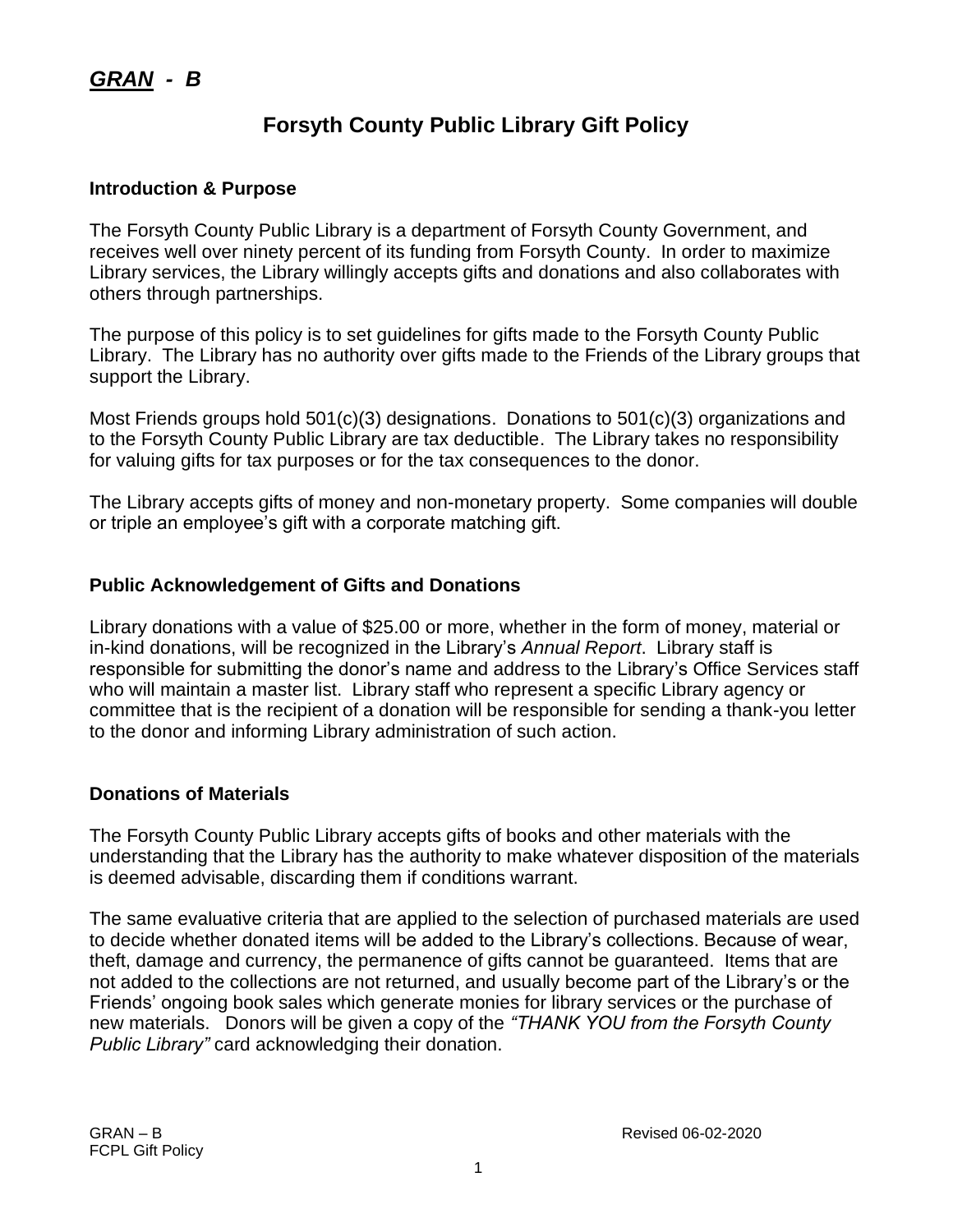### **Monetary Gifts**

The Forsyth County Public Library accepts monetary gifts for operations, Library materials, equipment or other capital expenses or for designated funds. Donors are asked to make checks payable to the Forsyth County Public Library.

Receipt of all monetary donations must be promptly submitted to the Library's Office Services Department, accompanied by a note from staff indicating the amount received and the proposed expenditure of the money (i.e. to purchase books, equipment, etc.). Office Services staff will process the deposit transaction and send a memo to the County Budget Department directing that these funds be transferred to the appropriate Library budgetary account.

#### **Memorial / Honorary Gifts**

A gift to the Library is a thoughtful way to remember a special person or occasion. If the Library was or is of special interest to a family member, co-worker or friend, giving to the Library in his or her name provides an excellent way to honor or remember that special person. Subjects may be suggested that reflect the honoree's interests. A bookplate may be added to recognize the individual or group for whom the donation is given. Donors must fill out the **Gift Book Form** *(GRAN-B.1: Memorials, Honoraria and Other Gifts)* agreement and return it with a check as directed, insuring that the Library can follow the donor's instructions accurately. The Office Services staff will send an acknowledgement of the gift to the donor and to the honoree or to the family if the gift is in memoriam.

#### **Donor Advised Gifts**

Donor advised gifts are those that are given for a specific purpose, as defined by the donor. For example, a long-time patron of a neighborhood branch library may choose to give to that particular branch or may want to make a contribution to the Library enabling it to enlarge its circulating collection of one type of material. These gifts may come in the form of a will or endowment.

The opportunities are as varied and as diverse as the population segments the Library serves. The criterion for accepting donor advised gifts rests on the Library's commitment to excellence and its desire to be responsive to the community. The process of accepting these gifts begins with communication with the donor. Donor wishes must be clearly understood.

As is common practice with most organizations accepting donor advised gifts, the Forsyth County Public Library reserves the right to accept or decline. (See also "*Collection Development Policy*: *Appendix A – NC Room Donor Agreement Form"*).

#### **Gifts to Special Collections**

FCPL Gift Policy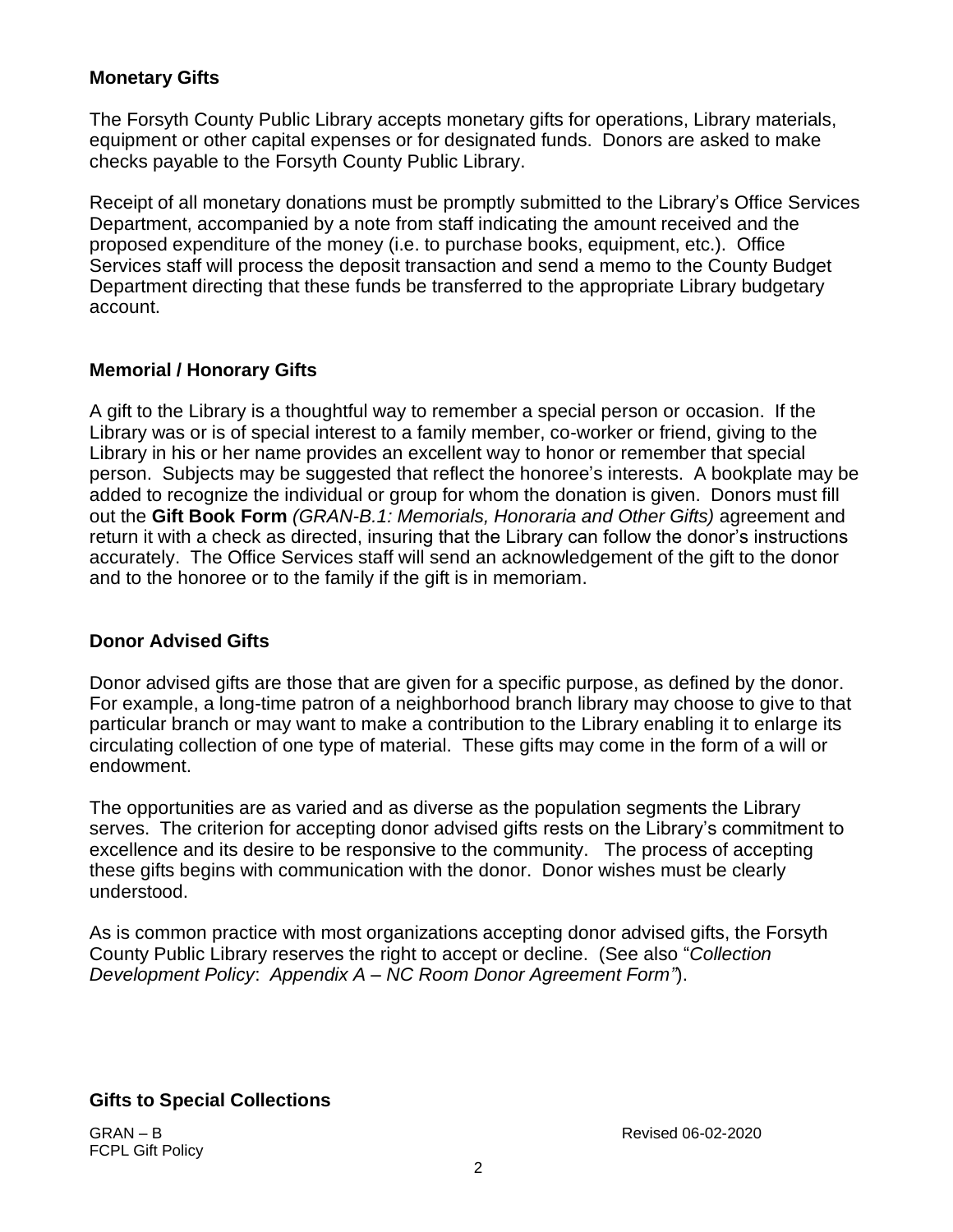Gifts to existing special collections will be evaluated by the appropriate librarian. The Library will consider donor preferences regarding the disposition and use of these gifts. It is not the Library's policy to create or establish new special collections that do not adhere to the Library's mission. Requests to establish new special collections must be recommended by the Library Director and approved by the Library Board of Trustees at a regularly scheduled meeting.

## **Gifts of Personal Property**

Gifts of personal property, art objects, portraits, antiques and museum objects must be approved by the Library Director. The requirement of special housing or special handling of any item proposed as a gift may render it unacceptable.

Because the Library does not currently serve the function of a museum, gifts of items for permanent display or preservation are not normally accepted. The Library may, however, accept such items**,** including personal records, when all of the following criteria are met:

- The item is specifically and clearly related to the Library or Forsyth County history, or otherwise serves the Library's mission.
- There is adequate and appropriate space to display and/or house the item.
- The item can receive proper care and attention.
- The donor and the Library Director execute an agreement which provides for disposition and use of the gift.

Individuals who provide a donation associated with a donor naming opportunity, on behalf of themselves or someone else, may submit a portrait to be displayed in the room of the person receiving the name recognition. With the Library Director's approval, the portrait must fit the following criteria:

- Portrait must be framed with measurements no larger than 16" x 28".
- Portrait must include a photo of the individual receiving the name recognition solely, or the individual and their spouse.

## **Gifts of Equipment**

.

The appropriate Library staff person shall evaluate a gift of equipment and make recommendations to the Library Director for approval. All gifts must meet Library and/or County government standards and serve the Library's mission.

## **Gifts of Real Estate**

Gifts of real estate must be approved by the Forsyth County Board of Commissioners.